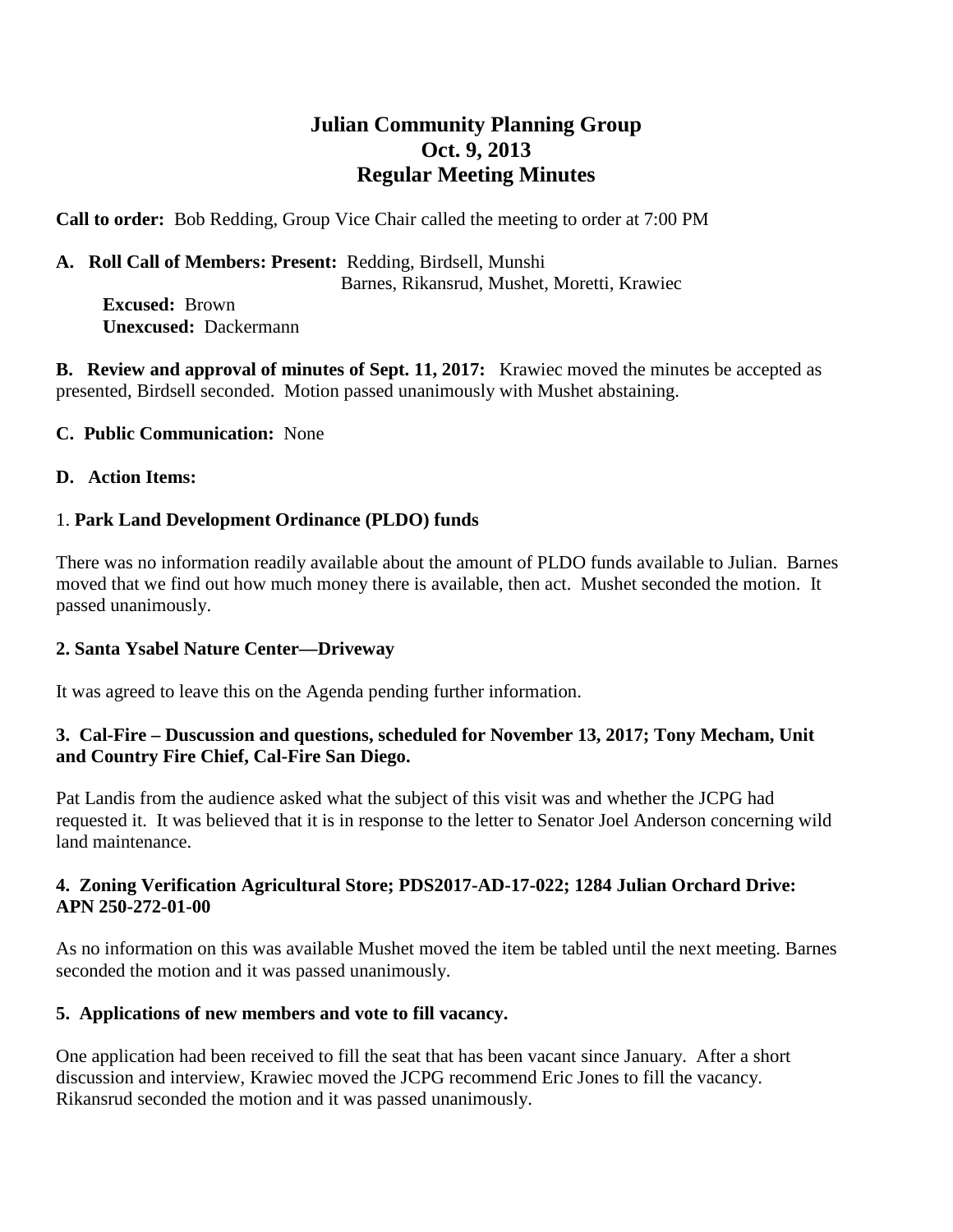## **6. Letter of invitation to the transportation Department**

A letter prepared by Rebecca Morales of the Roads Committee inviting Michael Aguilar, Project Manager in County Roads to hear our concerns about C and  $2<sup>nd</sup>$  Sts. was presented. Birdsell moved it be sent as presented, Barnes seconded the motion and it passed unanimously. Leave item on Agenda for next meeting.

# **E. Group Business**

**1. Announcements and correspondence received** None

#### **2. Discussion items**

**a. Senator Joel Anderson, California 38th Dist.–Follow-up letters 1a. Forest Management** 

## **2a. Improve traffic flow between Julian and Ramona**

This item will be left on the agenda.

#### **3. Subcommittee reports a. San Dieguito River Valley Park Citizens Advisory Committee (Herb**

**Dackermann)** None in the absence of Dackermann

# **4. Meeting updates a. BOS and PC Hearings**

No information

#### **b. Future Group Meeting Dates (November 13th, 2017)**

**F. Adjournment:** Since there was no further business before the group, Rikansrud moved the meeting be adjourned, Birdsell seconded the motion, it was passed unanimously. The meeting was adjourned at 7:33 p.m.

Respectfully submitted by